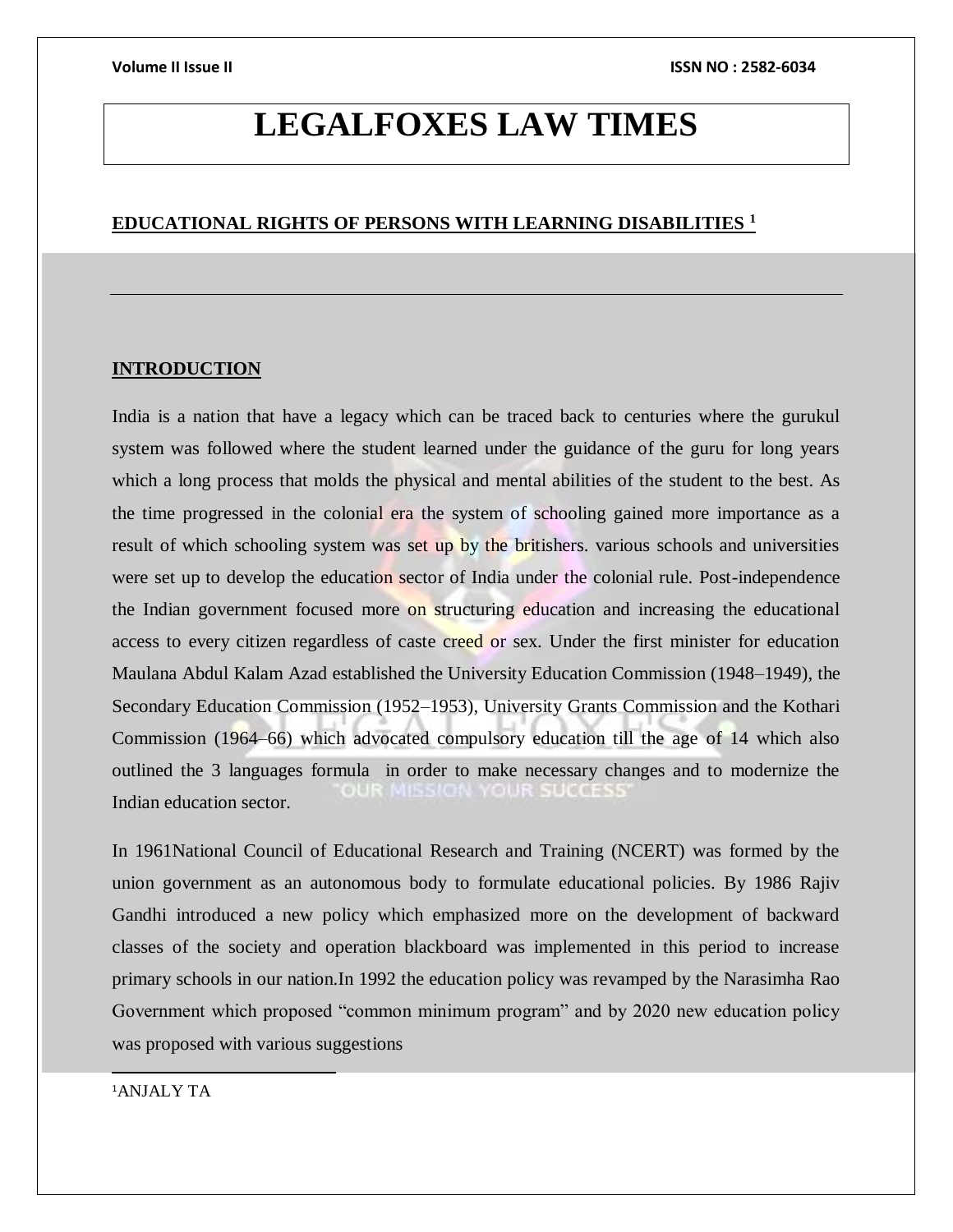Apart from all these the government introduced various schemes such as

- National Programme for Education of Girls at Elementary Level (NPEGEL),
- Rashtriya Madhyamik Shiksha Abhiyan (RMSA) for development of secondary education, launched in 2009
- Saakshar Bharat (Saakshar Bharat/Adult Education) to create a literate society through a variety of teaching learning programmes for non-literate and neo-literate of 15 years and above
- Rashtriya Uchchatar Shiksha Abhiyan (RUSA) for development of higher education, launched in 2013
- Samagra Shiksha Abhiyan (SSA) overarching programme for the school education to ensure equitable learning outcomes
- Inclusive Education for the Disabled at Secondary Stage (IEDSS), District Primary Education Program (DPEP) - launched in 1994 as a major initiative to revitalize the primary education system and to achieve the objective of universalization of primary education.

Apart from all these Right to Education (RTE) - Article 21-A in the Constitution of India to provide free and compulsory education of all children in the age group of six to fourteen years as a Fundamental Right.

Even after implementing various provisions to promote growth of education almost 40% of the students drop out of schools beforethe completion of their primary education. One of the main reasons forhigh dropout rate is the lack of a holistic education that caters to theneeds of every child. Even after implementing dedicated educational policies all these years a vital part of education was neglected or ignored by various governments for long period. A substantial proportion of children in India suffer fromvarious types of Learning Disabilities (LD). Which is not yet addressed in any of the above mentioned policies or schemes by various government a majority of children with learningdisabilities remain undetected in India due to differentreasons including lack of awareness about the incidenceand prevalence of LD, confusing regulations on theprovision of accommodation for such children in schoolsand the medium of instruction.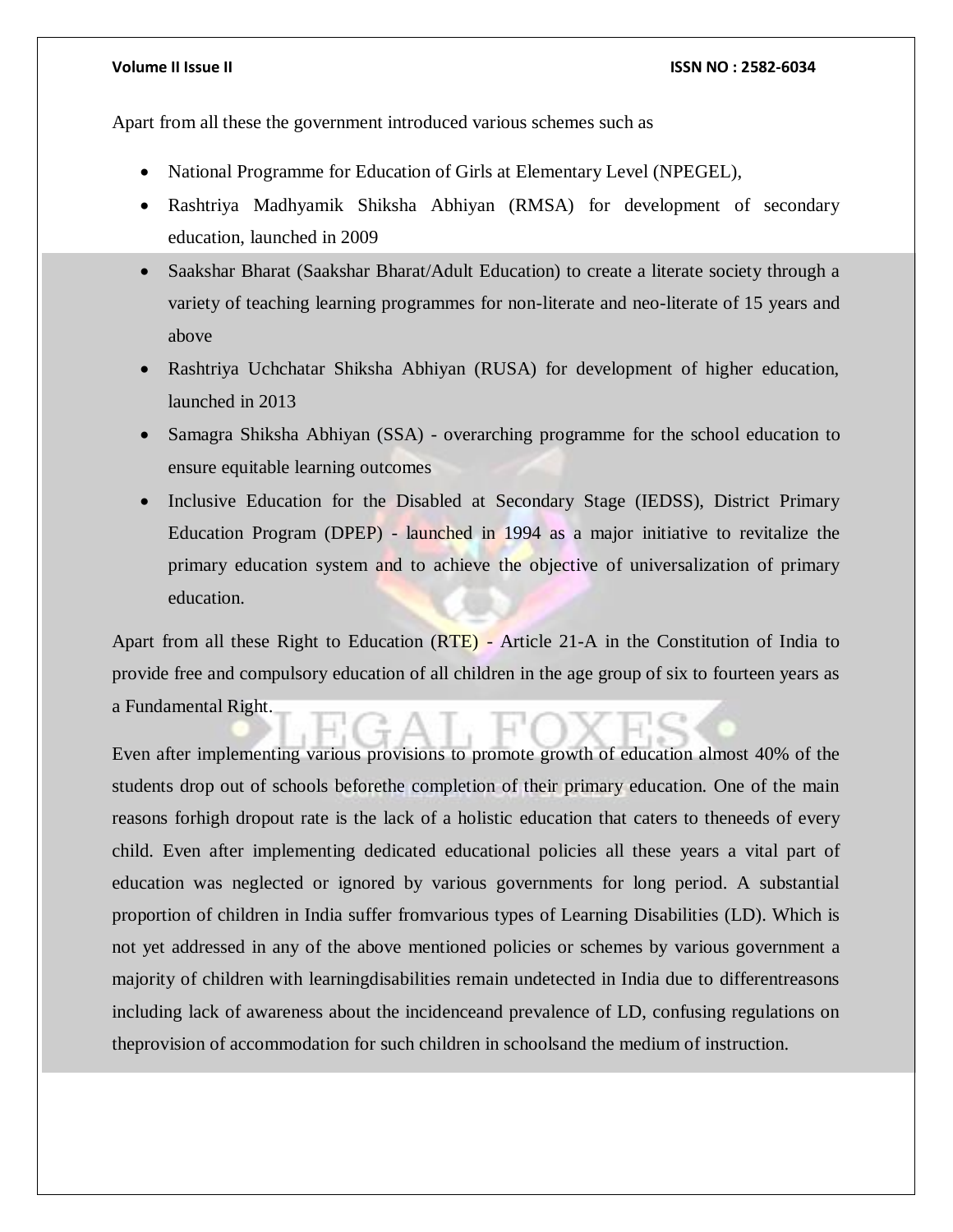### **LEARNING DISABILITIES (LDS)**

According to the rights of persons with disabilities act, 2016"specific learning disabilities" is defined as a heterogeneous group of conditions wherein there is a deficit in processing language, spoken or written, that may manifest itself as a difficulty to comprehend, speak, read, write, spell, or to do mathematical calculations and includes such conditions as perceptual disabilities, dyslexia, dysgraphia, dyscalculia, dyspraxia and developmental aphasia;

Learning disabilities may be defined as that a learning disability is a disorder in one or more basic psychological processes that may manifest itself as an imperfect ability in certain areas of learning, such as reading, written expression, or mathematics. in short it can express as an umbrella terms which covers various types of learning disabilities in broad sense they can be termed as Learning disabilities may manifest as difficulty:

(1) processing information by visual and auditory, means, which may impact upon reading, spelling, writing, and understanding or using language,

(2) prioritizing, organizing, doing mathematics, and following instructions

- (3) storing or retrieving information from short- or long-term memory
- (4) using spoken language, and

(5) clumsiness or difficulty with handwriting.

But they are not any kind of emotional disturbances, intellectual disabilities or sensory impairments. This situation can be diagnosed through psychoeducational or neuropsychological evaluation.

### **SPECIFIC LEARNING DISABILITIES**

According to Individuals with Disabilities Education Act (IDEA) USA,"Specific Learning Disability (SLD) means a disorder in one or moreof the psychological process involved in understanding or in usinglanguages, spoken or written, which may manifest itself in an imperfectability to listen, think, speak, read, write, spell or to do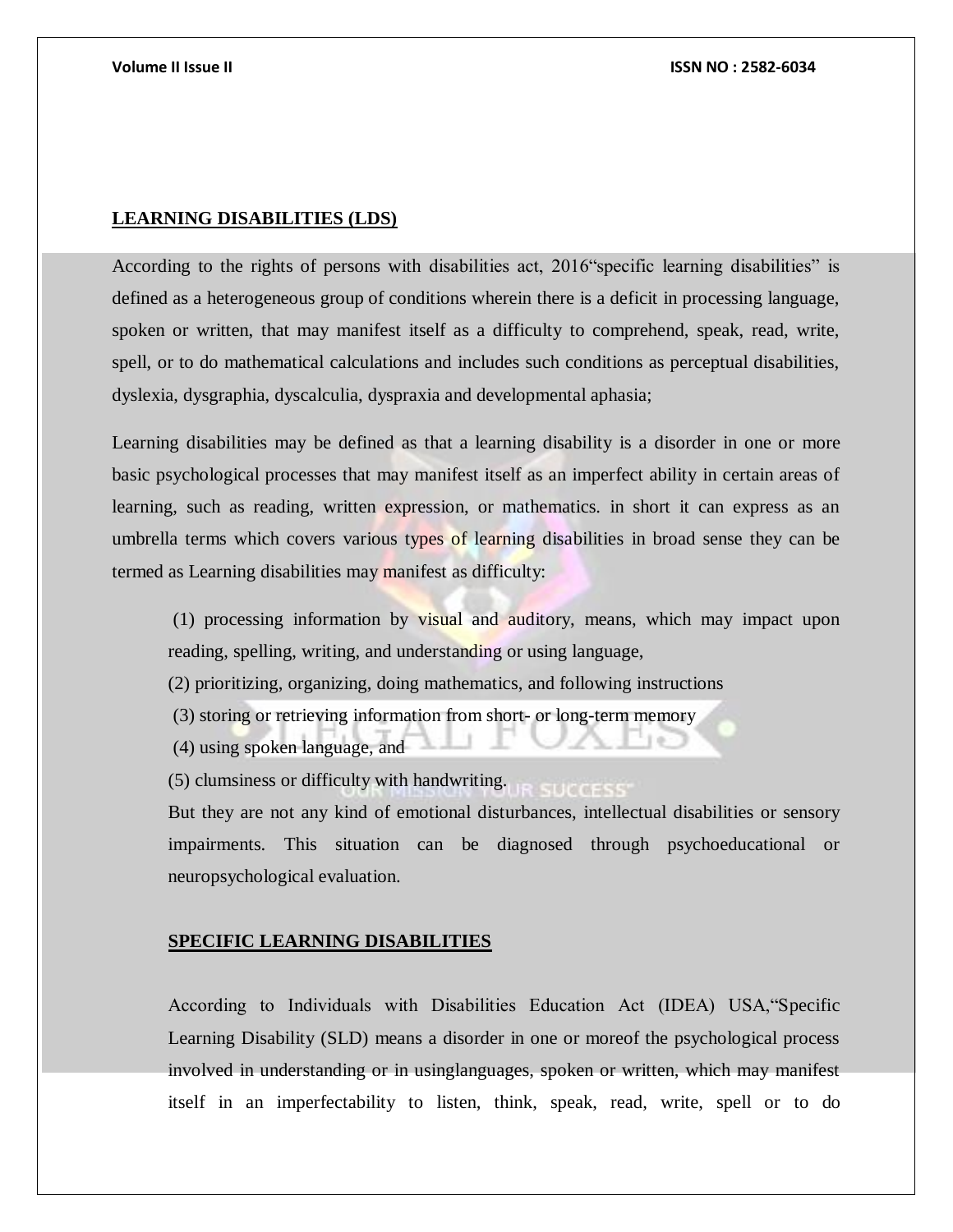mathematicalcalculations. The term includes such conditions as perceptual handicaps,brain injury, minimal brain dysfunction, dyslexia and developmentalaphasia. The term does not include children who are having learningproblems which are primarily the result of visual, hearing, or motorhandicaps; of mental retardation, of emotional disturbance or ofenvironmental, cultural or economic disadvantages."

### **TYPES OF LEARNING DISABILITIES**

Learning disabilities can be categorized

- Learning disabilities in reading (dyslexia)
- Learning disabilities in math- (dyscalculia)
- Learning disabilities in writing- (dysgraphia)
- Learning disabilities in motor skills- (dyspraxia)
- Learning disabilities in language (aphasia/dysphasia)

Auditory and visual processing problems:

- Auditory processing disorder
- Visual processing disorder

# LEGAL FOXES

1. Dyslexia

### "OUR MISSION YOUR SUCCESS"

Dyslexia is the most common form of all learning disabilities. It is a languagebased disability in which a person has trouble understanding words, sentences, or paragraphs. People with dyslexia often have problems with processing or understanding what they read or hear. Many dyslexic people are notably talented in arts and music; 3-D visual perception; athletic and mechanical ability.

2. Dyscalculia

Dyscalculia is a life-long learning disability that affects the ability to grasp and solve math concepts. There are many different types of math disability and these can affect people differently at different stages of a person's life. People with dyscalculia often have difficulty manipulating numbers in their head and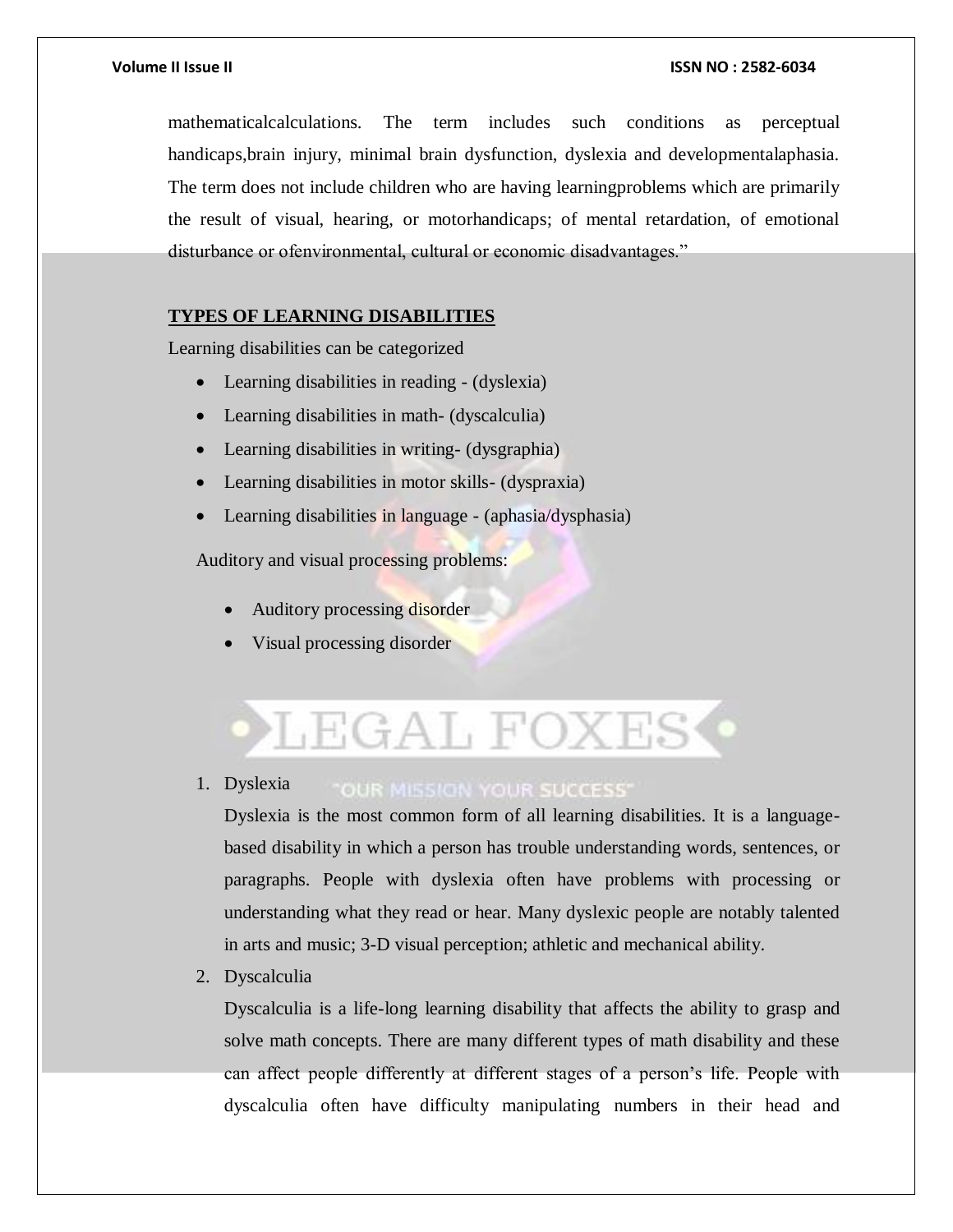remembering steps in formulas and equations. Just like dyslexia, people with dyscalculia can be taught to achieve success.

3. Dysgraphia

Dysgraphia is a writing disability where people find it hard to form letters and write within a defined space. Many people with dysgraphia possess handwriting that is uneven and inconsistent. Many are able to write legibly but do so very slowly or very small. Typically, people with dysgraphia are unable to visualize letters and do not possess the ability to remember the motor patterns of letters and writing requires a large amount of energy and time.

4. Dyspraxia

Dyspraxia is a disorder that affects the development of motor skills. People with dyspraxia have trouble planning and executing fine motor tasks, which can range from waving goodbye to getting dressed. Dyspraxia is a life-long disorder with no cure, but options are available for helping to improve a person's ability to function and be independent. Dyspraxia is not a learning disability, but it commonly coexists with other learning disabilities that can affect learning ability.

5. Attention deficit hyperactivity disorder (ADHD)

ADHD is a disorder that causes people to lose focus on tasks very easily. ADHD has two main types, with a third being a combination of the two. Hyperactive-Impulsive ADHD is distinguished by the persons excessive amount of activity. This may include constant fidgeting, non-stop talking, problems with doing quiet activities, trouble controlling their temper, and more. Inattentive ADHD causes people to not put the needed attention into a required task. People with inattentive ADHD may struggle with paying attention to instruction, daydream a lot, process information slowly, become bored easily, and be very poorly organized. ADHD is not a learning disability, but can cause people to struggle with learning and is commonly linked to other learning disabilities.

6. Auditory processing disorder

Professionals may refer to the ability to hear well as "auditory processing skills" or "receptive language." The ability to hear things correctly greatly impacts the ability to read, write and spell. An inability to distinguish subtle differences in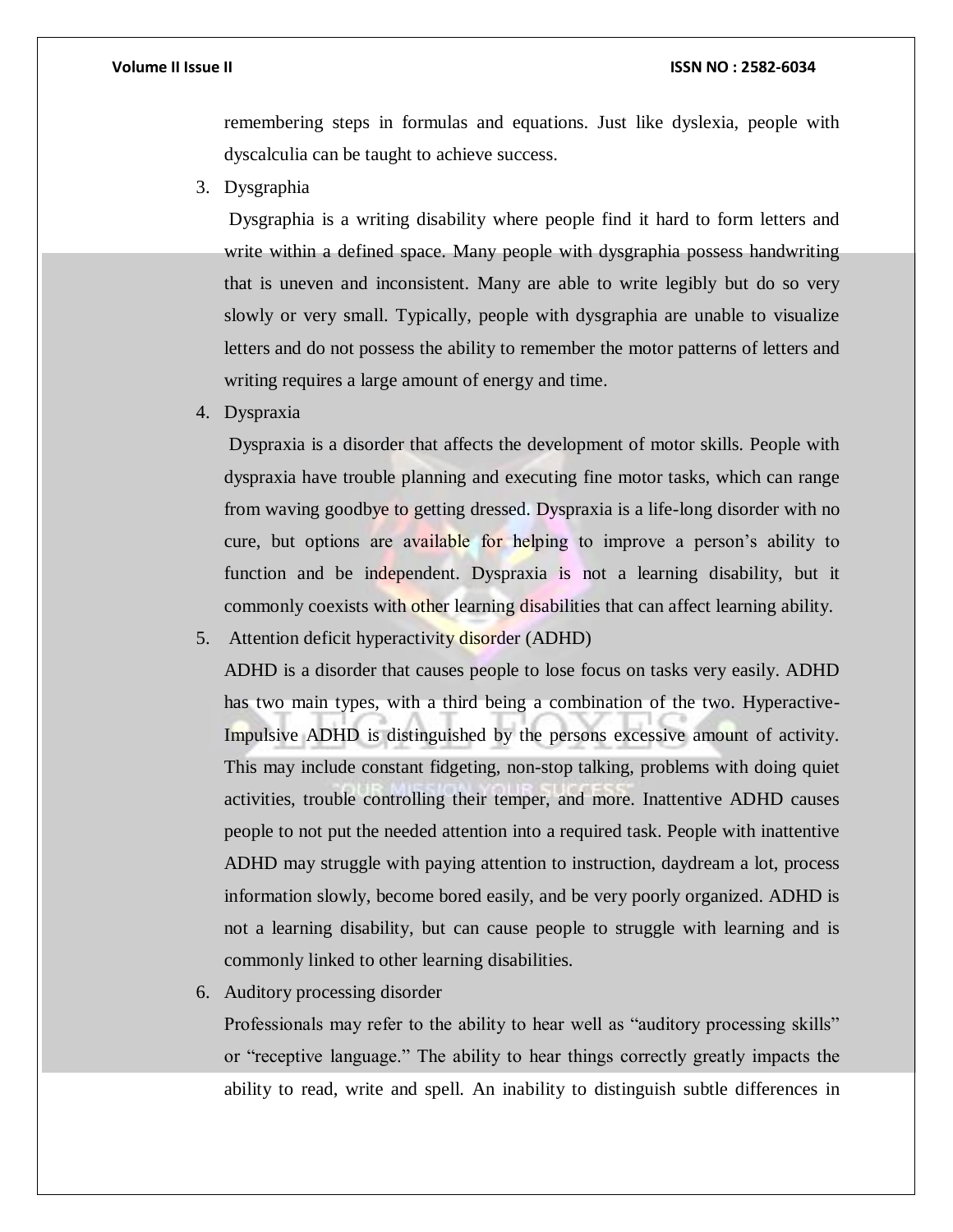sound, or hearing sounds at the wrong speed make it difficult to sound out words and understand the basic concepts of reading and writing.

7. Visual processing disorder

Problems in visual perception include missing subtle differences in shapes, reversing letters or numbers, skipping words, skipping lines, misperceiving depth or distance, or having problems with eye–hand coordination. Professionals may refer to the work of the eyes as "visual processing." Visual perception can affect gross and fine motor skills, reading comprehension, and math.

8. Non-Verbal Learning Disabilities

This is a disorder which is usually characterized by a significantdiscrepancy between higher verbal skills and weaker motor, visual spatialand social skills. Typically, an individual with NLD (or NVLD)has trouble interpreting nonverbal cues like facial expressions or bodylanguage, and may have poor coordination.

### **INTERNATIONAL LEGAL FRAMEWORK**

TheUNCommittee on Economic, Social and Cultural Rights (hereinafter"UNCESCR"), discrimination towards persons with disabilities means"any distinction,exclusion, restriction or preference, or denial of reasonableaccommodation based ondisability which has the effect of nullifying or impairing the recognition, enjoyment or exerciseof economic, social or cultural rights<sup>2</sup> in addition to this the UN Committee on the Rights of theChild(hereinafter "UNCRC") has stated in General Comment No. 5 that States are requiredto take active steps in identifying groups of children whose rights demand special measuresfor their recognition and realization Committee further stated that to this end, that stateparties should include disability as an explicit ground of prohibition on discrimination withinnational laws, provide effective and readily accessible remedies for violations of rights ofchildren with disabilities and their parents, and conduct awareness

<sup>2</sup>UNCESCR general comment No. 5, at para. 15

 $\overline{a}$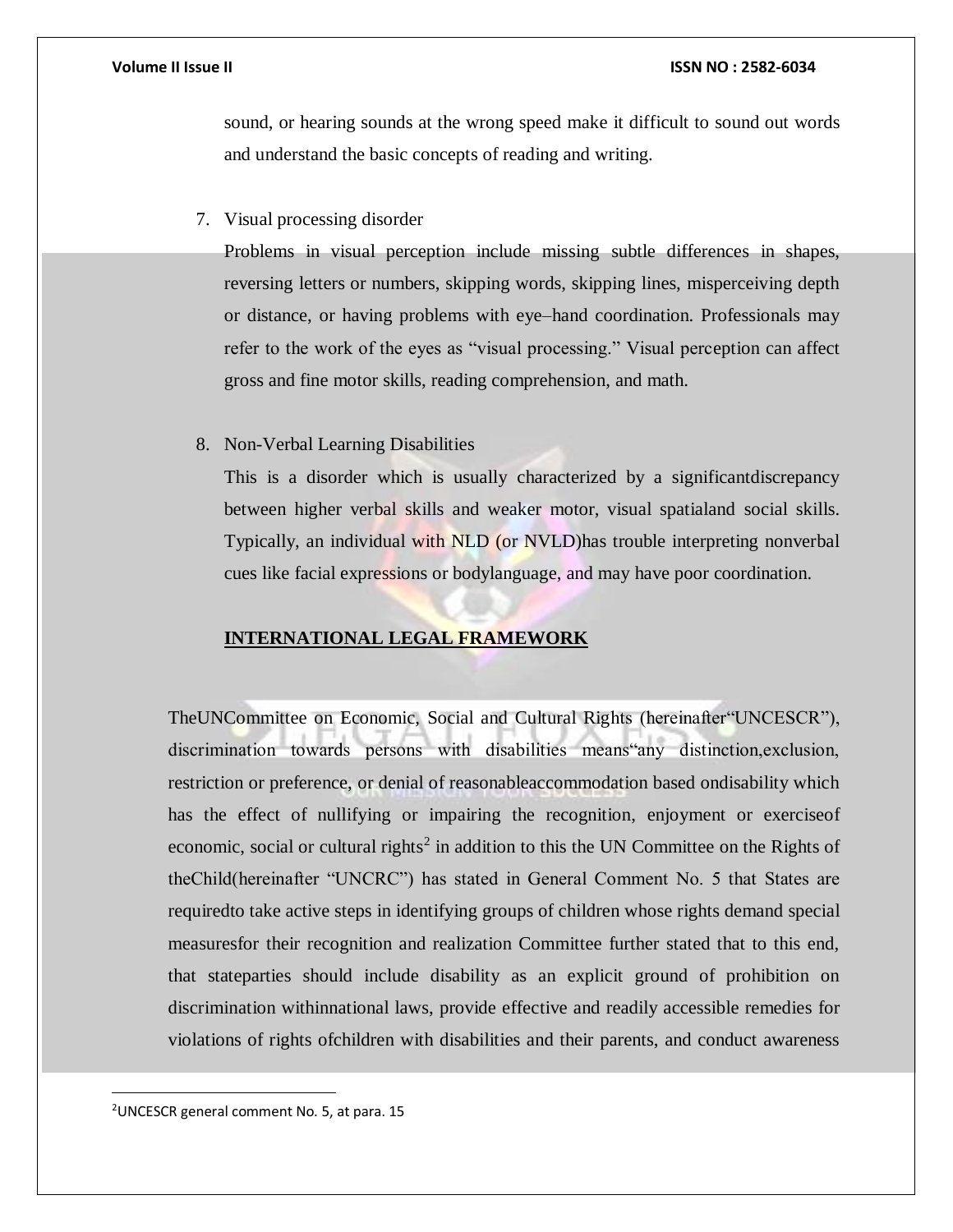and educationalcampaigns to prevent de facto discrimination against children with  $disabilities<sup>3</sup>$ 

In the context of children with disabilities, several provisions of the CRC come into focus. Article 23 states that every child with a disability should enjoy a "full and decent life" in such conditions that ensures the child's dignity, promote the child's self-reliance and facilitate the child's active participation in the community.<sup>4</sup> While Art.23 does not describe what constitutes a mental or physical disability, the UNCESCR relies on the approach taken from the 1993 UN Standard Rules on the Equalization of Opportunities for PWDs in defining 'disability'. It states that:"The term "disability" summarizes a great number of different functional limitations occurring in any population…People may be disabled by physical, intellectual, or sensory impairment, medical conditions or mental illness. Such impairments, conditions or illnesses may be permanent or transitory in nature."<sup>5</sup>

### **MEASURES ADOPTED BY OTHER NATIONS**

Here the paper examines the policies adopted by various nations inorder to promote the access of education and to improve the situation of persons with learning disabilities

#### 1) UNITED KINGDOM

Over 1.2 million people in England have a learning disability. The Government and NHS England are working to reduce health inequalities for people with a learning disability and have established national programmes to improve treatment and outcomes. The Government's Mandate to the NHS 2018-19 set an objective for the NHS to close the health gap between people with mental health problems, learning disabilities and autism and the population as a whole. Government introduced plans like

 $\checkmark$  NHS Long Term Plan (published in January 2019)

 $\overline{a}$ 

<sup>&</sup>lt;sup>3</sup> UNCRC General Comment 9, at para. 9

<sup>&</sup>lt;sup>4</sup> Sharon Detrick "A Commentary on the United Nations Convention on the Rights of the Child", Martinus Nijhoff Publishers1999 at p.377. Article 23(1) CRC 1989 reads: "States Parties recognize that a mentally or physically disabled child should enjoy a full and decent life, in conditions which ensure dignity, promote self-reliance, and facilitate the child's active participation in the community."

<sup>&</sup>lt;sup>5</sup> UN GA Declaration on the Rights of Disabled Persons in 9 Dec 1975 through Res. 3447(XXX) at para.1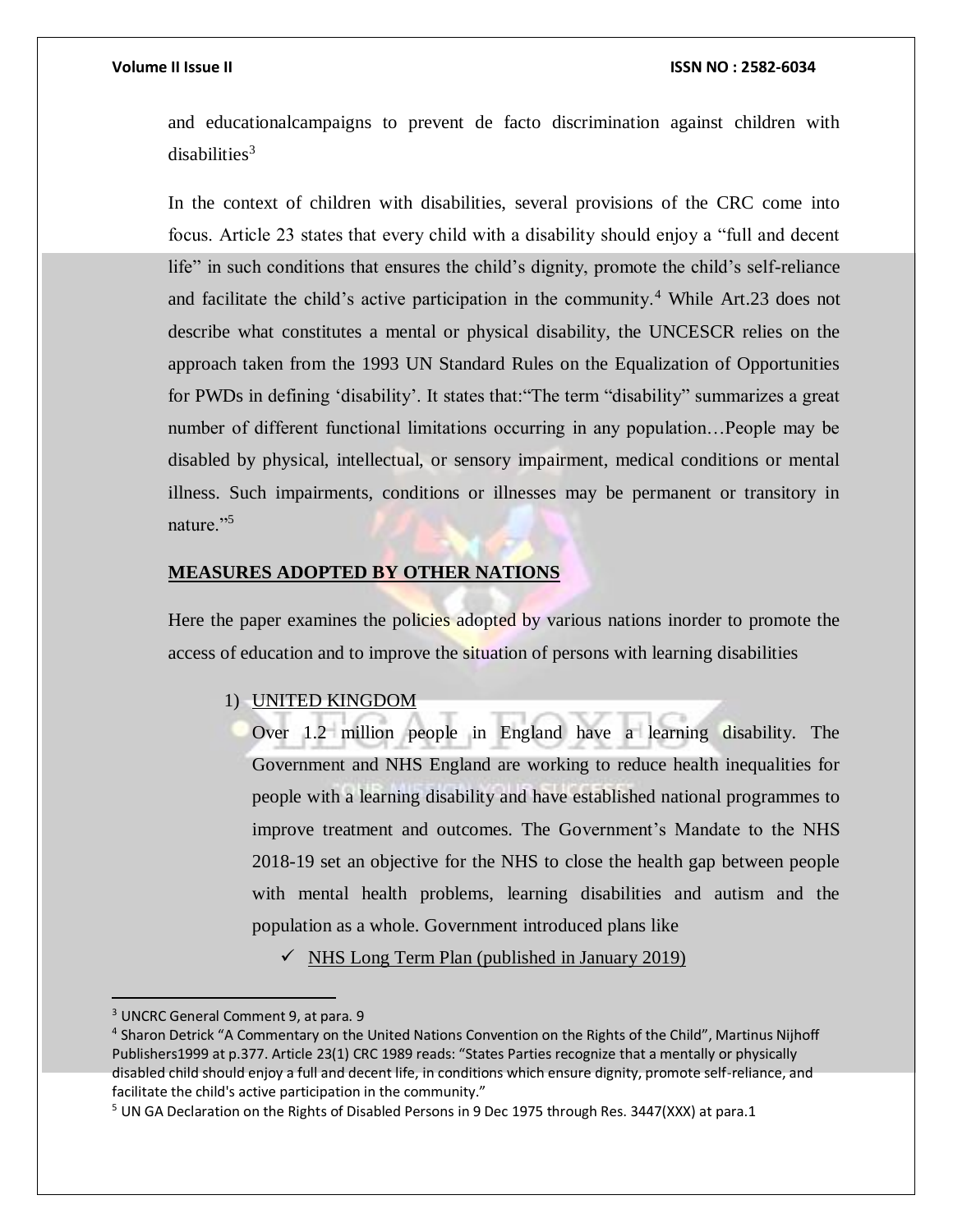Which aims to recognize learning disability and autism as clinical priority areas which is also committed to increase annual checkup people with learning disabilities. The government also introduced mandatory training on learning disabilities for social workers, educational institutions and health care workers

- $\checkmark$  The Special Educational Needs and Disability Act (2001) amended Part 4of the Disability Discrimination Act in England, Wales, and Scotland, and the SpecialEducational Needs and Disability Order of 2005 prevented discrimination againststudents or prospective students with disabilities in Northern Ireland
- $\checkmark$  National Learning Disability Mortality Review Programme (LeDeR)to review and learn from deaths of people with a learning disability with the aim of improving services, care and support nationally. The third annual report was published in May 2019, which found that in a large number of cases, people received poor standards of healthcare which significantly impacted on their well-being or directly contributed to their death. The report made twelve recommendations for the education, and health and care systems

Increasing the number of people with learning disabilities in work

In November 2017the government set out its strategy on how it intends to get a million more people with disabilities into employment by 2027 in the Improving lives: the future of work, health and disability White Paper. The strategy is partly based on supporting people with disabilities and long-term health conditions to find work, but also to provide investment to support these people to stay in work.

### CANADA

Although Canada does not have national legislation in place that provides access to special education for individuals with disabilities, the Canadian Charter of Rights and Freedoms (1982),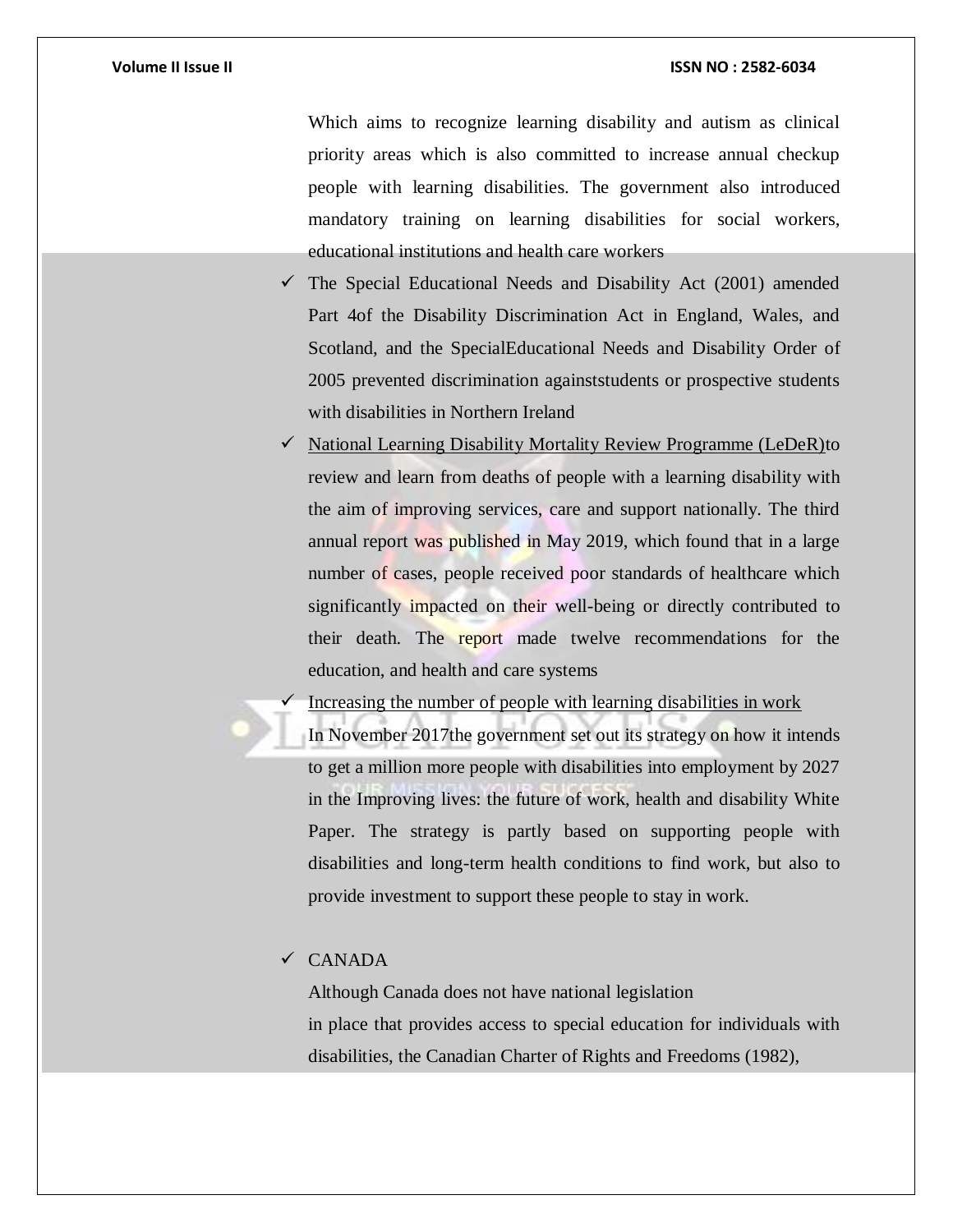an anti-discrimination bill, ensures that the civil rights of individuals with disabilitiesare protected. In addition, each Canadian province has policies in place that ensurethe right to free public education for individuals with disabilities. Early identification of LD is supported in each province. Typically, when aclassroom teacher identifies a struggling student, the pre-referral process is initiated. This process includes systematic observation and evaluation of the student's challengesand strengths in both learning and behavior and an analysis of instruction torule out inadequate instruction

 $\checkmark$  CHINA

Article 18 of the Law on the Protection of Personswith Disabilities was passed in 1990; this statute specifically emphasized that the state shall provide free education to all students with disabilities. Thereafter, educationalinstitutions from preschool through high school were required to provide educationto all students with disabilities, and education for students with disabilities became a

part of mainstream schools. In 1994, the Regulations on Education for Persons withDisabilities Act (Chinese State Council, 1994) was passed. This act emphasized nineyears of compulsory education for students with visual impairments, hearing and speech impairments, physical disabilities, intellectual disability, and psychiatric disability,however, it failed to specify the educational services required for students withautism and learning disabilities

Definition and identification of LD. Though specific diagnostic criteria fordyslexia exists in Hong Kong, mainland China currently has neither a definition ofLD nor any means of identifying individuals with LD. In Hong Kong, dyslexia are diagnosed

using a 3-pronged approach: average or above average intelligence (i.e., IQ> 85), a discrepancy of one standard deviation between the literacy composite scoresand the IQ score, and at least one other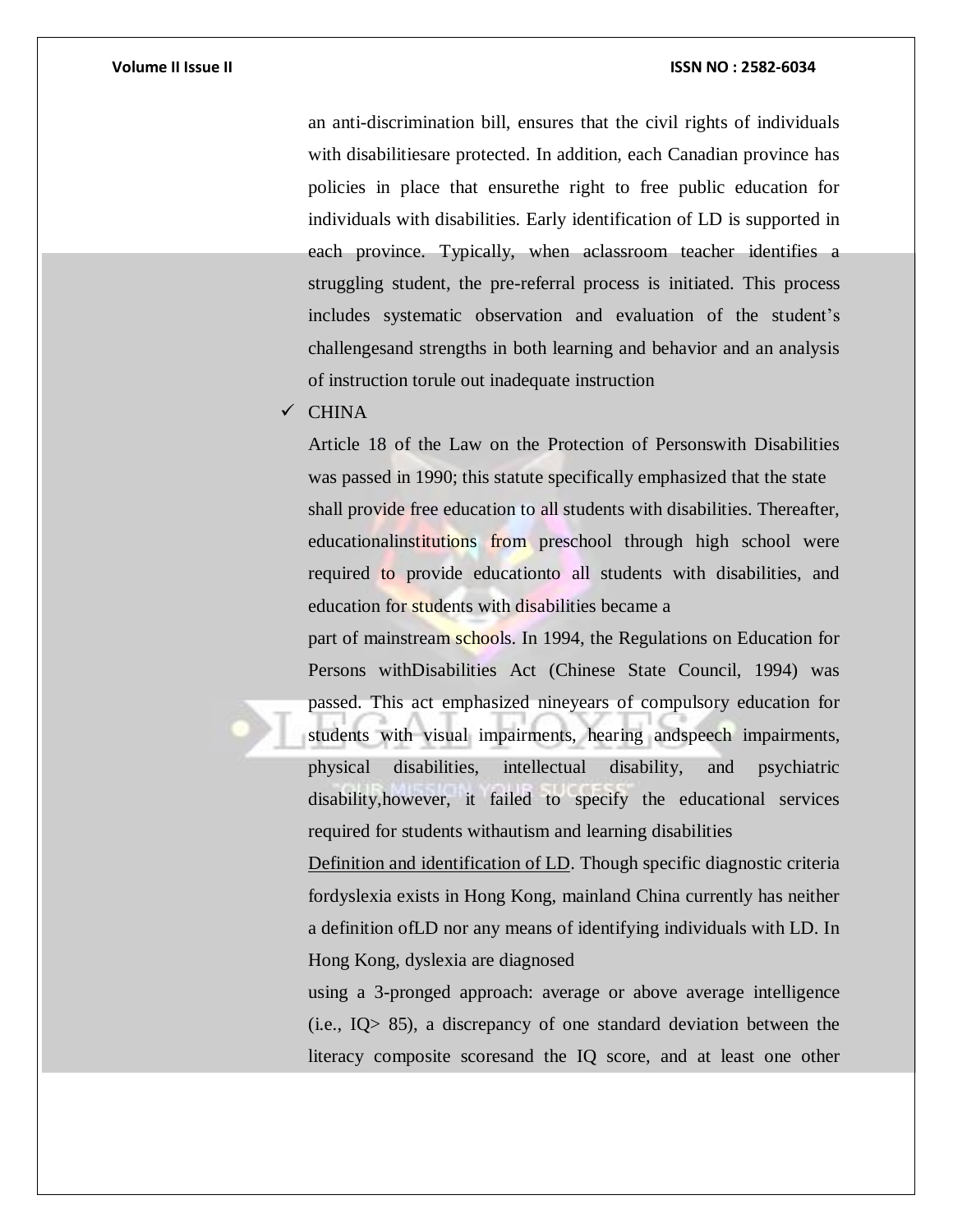cognitive composite score that is discrepantfrom the respective age mean in reading and writing.

 $\checkmark$  NETHERLANDS

Earlier laws governing education for all students inthe Netherlands include the Primary Education Act (1981 & 1998), the Special EducationInterim Act (1985), and the Law on the Expertise Centers. In the last10 years, the emphasis was on increased integration of students with special needs inmainstream settings and the associated reduction in the number of students enrolledin special schools.Two provisionsof educational law in the Netherlands provide language directly related to dyslexia.Specifically, the Law on Secondary Education provides funding for remedial supportand the statutory order on final exams provides accommodations such as extended

completion time although these provisions within the law are interpreted differentlydepending on the school.

### **INDIAN STATES AND LEARNING DISABILITY POLICIES**

According to the rights of persons with disabilities act, 2016 section 16 mandates that the respective governments should provide inclusive education to the children with disabilities, section 16(vi) explains that to detect specific learning disabilities in children at the earliest and take suitable pedagogical and other measures to overcome them. Also, under section 34 which explains about the reservation which is provided by the government includes the persons with learning disability which should be 1%.

Apart from these there are no explicit provisions or a unified national policy to address the concerns relating to the persons with specific learning disabilities. There are various policies adopted by various state governments which are as follows:

### Maharashtra

The state board of Maharashtra recognize certification of studentswith LDs only from 3 hospitals – Lokmanya Tilak Municipal MedicalCollege, Mumbai Sion Hospital and Nair Hospital. The KEM Hospitalin Mumbai also certifies children having LD or from the GovernmentSurgeon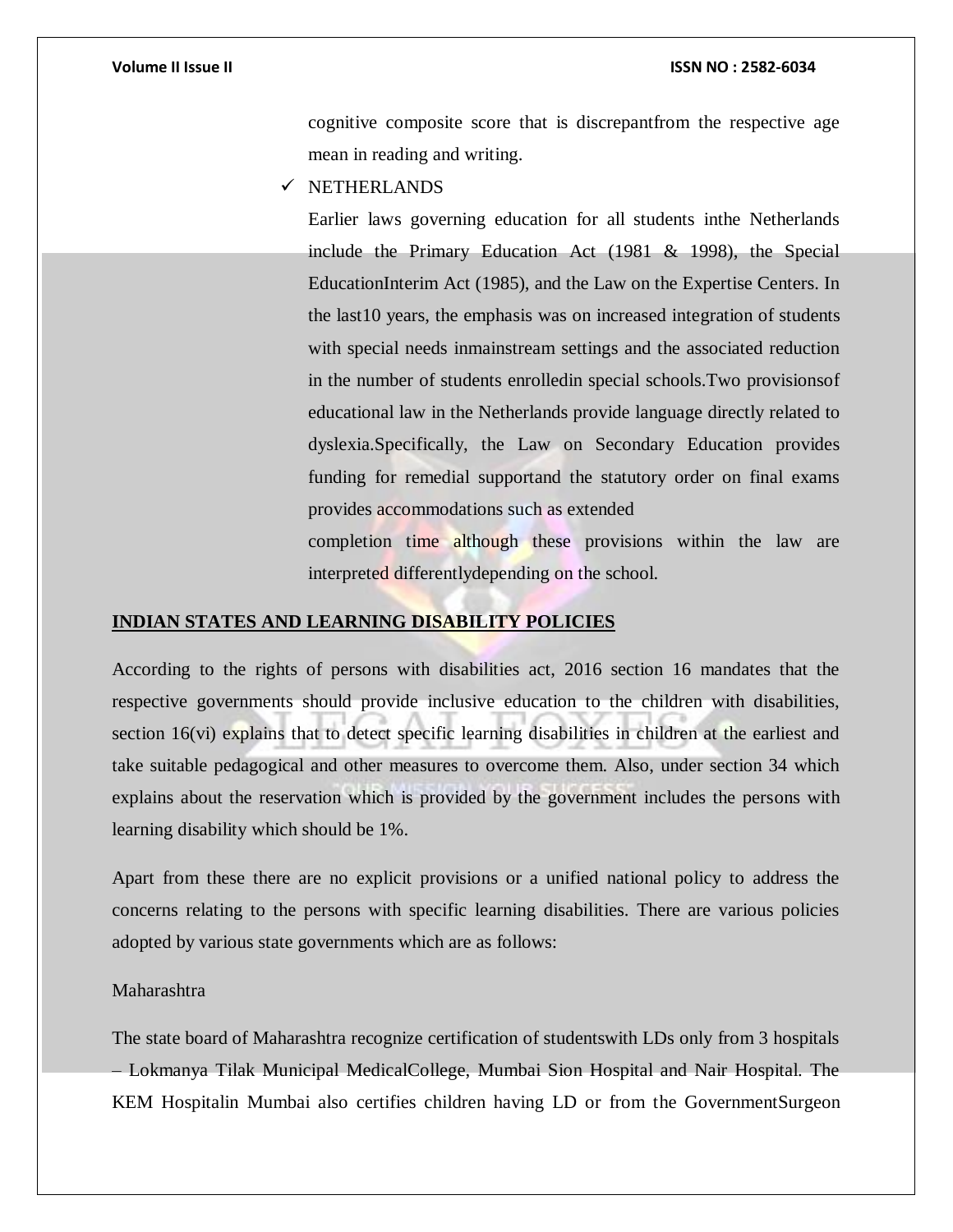General in Mumbai.Maharashtra Government has provided concessions for children withLD from class I to XII. However, in the absence of a National Policyfor LDs, many schools in Mumbai have been reluctant to follow theseguidelines. There is a general feeling amongst those in the educationsector that these concessions will dilute the standards of achievementand create difficulties with parents of other children.According to an article published in 2006, in Times of India, cases havebeen cited where children with LD have been denied concessions atexaminations. In response to the parent's petitions, the Mumbai HighCourt directed all schools in Maharashtra to abide by the guidelines forstudents with LD.

#### Karnataka

The Karnataka Government states that candidates with SLDs need tobe certified from the National Institute of Mental Health and NeuroSciences (NIMHANS), Bangalore, St John's Hospital, Bangalore orAll-India Institute of Speech and Hearing, Mysore. The certificationcan be signed by any psychiatrist working in a government hospitalor any clinical psychologist with M.Phil. Degree or can be attestedby a government doctor but the doctor should not be below the rankof a district surgeon. The National Institute of Mental Health andNeurosciences (NIMHANS), Bangalore has developed an index toassess children with SLDs.There are two levels of this index. They are Level I for children of 5-7years and Level II for children of 8-12 years. The index consists of thefollowing tests:

a. Attention Test (Number cancellation)

b. Visuo-motor skills (the Bender Gestalt test and the Developmentaltest of Visuo-Motor integration)

c. Auditory and Visual Processing (discrimination and memory)

d. Reading, writing, spelling and comprehension

e. Speech and Language including Auditory behavior and Verbalexpressions

f. Arithmetic Tests

KERALA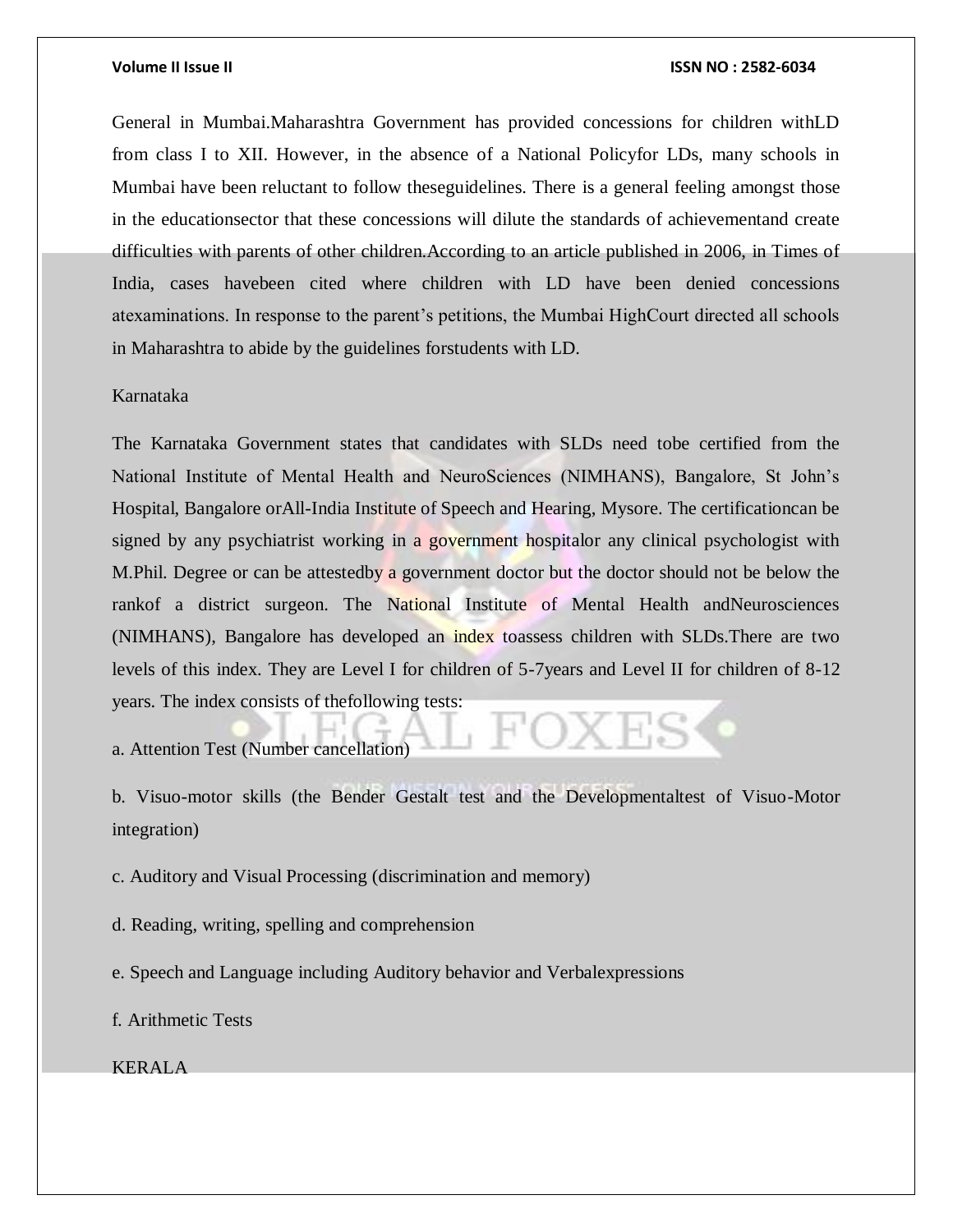Till 2016, a SLD certificate with a LD assessment and IQ assessmentreport from a psychiatrist who held a rank above of Assistant Surgeonin any Government Hospital was valid in Kerala. The report neededto specify the deficit (dysgraphia/dyscalculia/dyslexia) and becountersigned by the DEO. The request for an assessment and latersubmission for provisions must be made by the school principal. Dueto some discrepancies, this system is being reviewed this year.

### DELHI

Until a few years, Delhi Government allowed pediatricians,psychiatrists, clinical psychologists, special educators to providecertification. Currently, special educators and clinical psychiatristshave stopped certifying; they only assess and provide their assessmentreport to patients. The children are referred to the Institute of HumanBehavioral and Allied Sciences (IHBAS). The Education department,NCT of Delhi have appointed special educators, who call themselvesspecial teachers and there are a lot of confusing messages circulatingregarding whose certification the various school boards wouldrecognize for granting provisions.The Delhi High Court, recognizing dyslexia as a form of disability hasordered Delhi University to grant admission to dyslexic students undera 3% quota for people with disabilities. The Delhi Government has planned to test 35,000 students for learningdisabilities, after 3.5 lakhs students out of 6.2 lakhs failed to read theirtextbooks in an assessment conducted by the government for classesVI to VIII during July 2016. Post the assessment, a campaign called'Every Child can Read' was launched in November 2016. After thecampaign, about 1 lakh students out of the 3.5 lakhs were able to read,but 35,000 students had showed no progress. So, the Delhi Governmenthas planned to launch Project Smile, under which these 35,000 studentswill be tested for learning disabilities. The Government also intendsto provide special assistance to these students. Noticing the efforts taken by these 4 states, in February 2005, the GoaGovernment introduced a novel scheme to promote education amongstudents with special needs, slow learners and children with LD in thestate. The families of the children with special needs are provided withfinancial benefits like transport, uniform allowance etc. Institutionsare also given incentives to promote inclusion. Though this was alaudable initiative, the absence of guidelines has resulted in unfocusedinitiatives.

The Central Boards of Education have also recognized the existence ofthese types of disorders and have mandated certain types of certificationfor students with LDs. The ICSE council may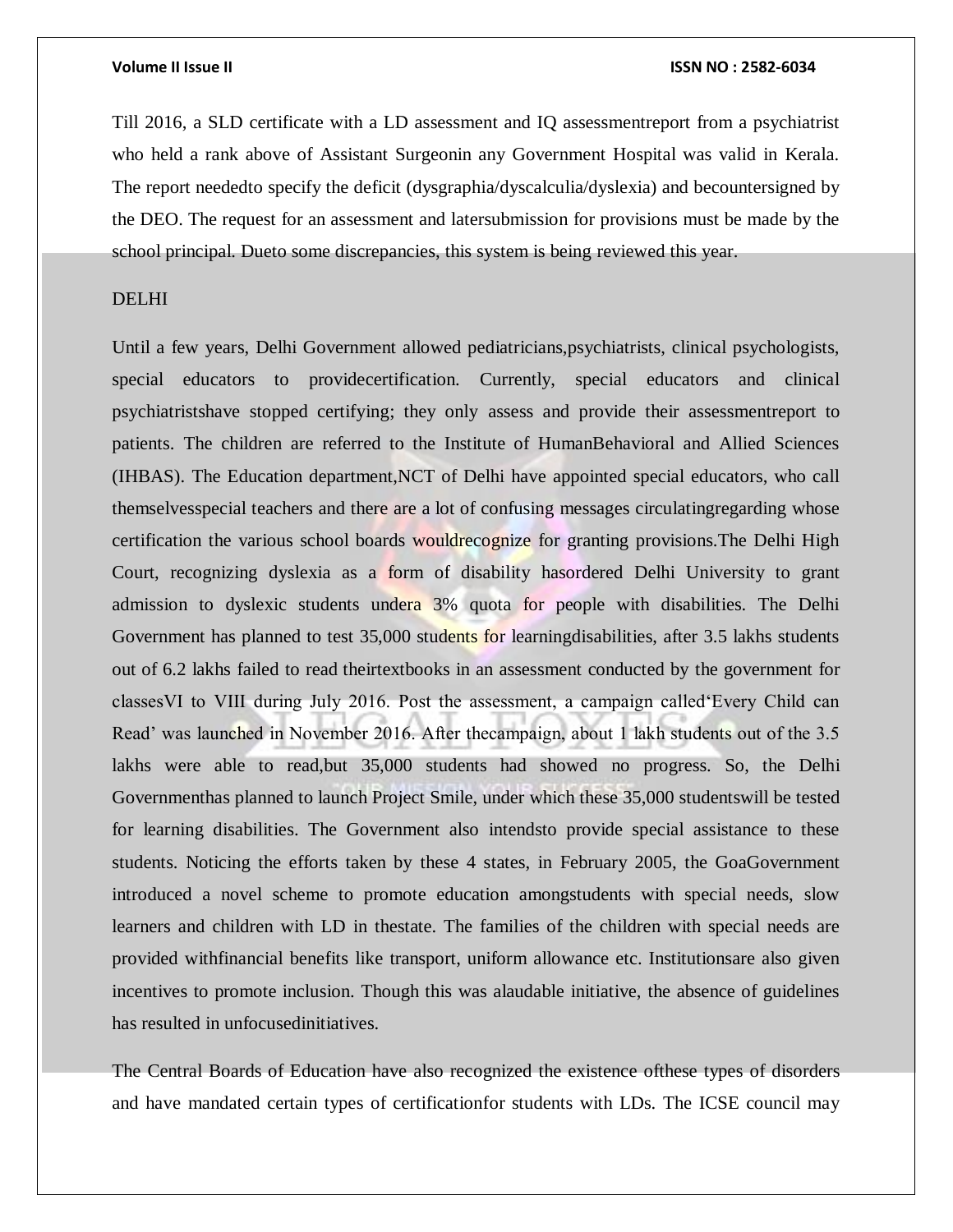grant exemption fromthe study of a second language, to a candidate with special difficulty,provided the severity of the disorder. Such an exemption will begranted only on a recommendation sent by the head of the schooland on provision of the necessary documents certified by a competentauthority approved by the State/Central Government and acceptableto the Council. Similarly, the CBSE board provides for the head of theinstitution to issue a certificate of school-based evaluation covering thepast 10 years' academic record

### CONCESSIONS FOR STUDENTS WITH LDS

A few State Governments and the above-mentioned boards giveconcessions for the students with LDs in an effort to provide a holisticeducation.

The Maharashtra Board of Secondary & Higher Secondary Educationprovides (I) Extra time - 30 minutes for SSC and 1 hour for HSC students;

(ii) Exemption from second and third language (Hindi/Marathi) forHSC and SSC students respectively. Students may take a vocationalsubject instead;

(iii) Exemption from paper II in Mathematics (Algebraand Geometry) for SSC students;

(iv) Students may take a vocationalsubject of 75 marks in lieu of Mathematics Paper II; and (v) a writer maybe provided as per the rules of the board. For students of class I to IX,the school may apply to the Deputy Director of Education through theDivisional Inspector for similar provisions. Maharashtra remains theonly state where children with SLD are trained to take examinations,incorporating the provisions, from primary classes onwards. Similarprovisions exist for students with LD attending schools affiliated tothe ICSE and CBSE education board as shown below.

- ICSE (I) Extra time 15 minute/per hour or 25% of total time extra;
- (ii) Exemption from second language: student need not takeanother subject in lieu;

(iii) Use of calculator in some cases formathematics;

(iv) Question paper will be read out to the student;and

(v) Use of a writer, if required, as per the rules.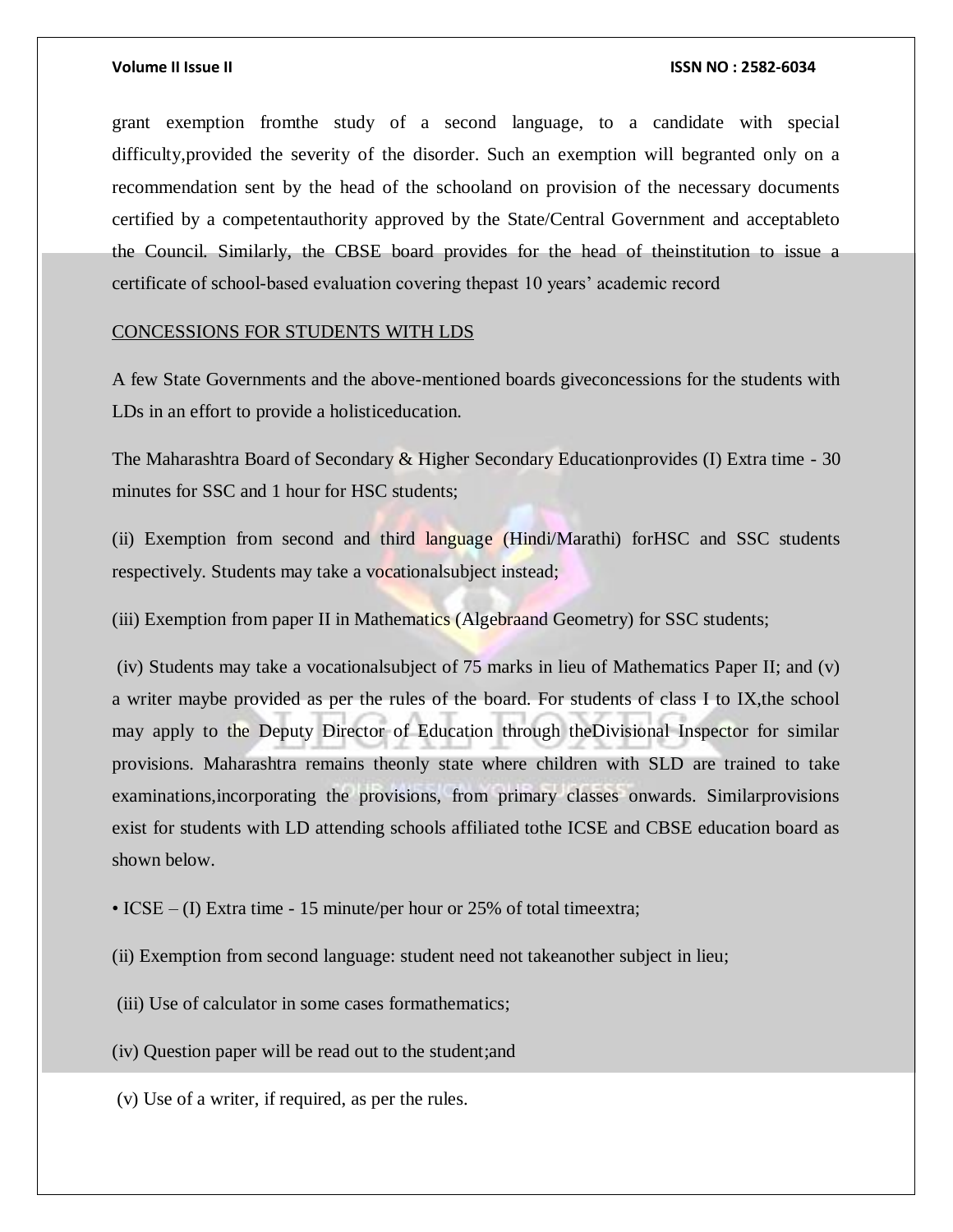#### • CBSE

(I) Use of a writer as per the rules of the board;

(ii)Additional 1 hour for each paper; and

(iii) One compulsorylanguage as against 2 in addition to any 4 of the following subjects:

mathematics, science, social science, another language, music,painting and home science.

A recent circular from the Higher and Technical Education Boardextends these provisions to technical institutions, non-agriculturaland agricultural universities, effectively covering students inunder-graduate and postgraduate courses.In the 29 States and 7 Union Territories in India, only these 5 states havetaken an initiative to certify and diagnose learning disabilities. Butconsidering the magnitude of students with LDs in India, the effortsby these states are negligible. A national policy must be framed bythe Central Government and it should contain uniform guidelines forrecognition and certification of these disorders. The assessment patternthat should be followed in schools should be the same. The guidelinesshould be common for all schools irrespective of the boards. Only whenthere are uniform methods, efforts will be taken by all other states.

### FUTURE POLICY

The Government of India is committed to 'Education for All'. Inclusionis the key in India's current education policy. There have been variousinitiatives in the field of education such as DPEP, National Policy ofEducation even the new education policy of 2020 is mute and deaf about the rights of students with LD. The Government of India also launched SarvaSiksha Abhiyan for universalization of Primary Education but theobjective cannot be achieved without including students with specialneeds including LD under primary education.For a proper inclusive education system, especially for LDs, theGovernment can take the following measures:

• Creating Awareness: Because of varied socio-cultural factors andmulti lingual usage in India, the awareness on LDs is very low inIndia. Even those who know, especially the parents, see learningdisability as a psychological problem and refuse to accept it. Theydon't wish to go to a 'mental hospital' for any reason. As a firststep, the stigma on LDs should be removed. Resource manualson LDs should be circulated to all teachers and parents. LDsshould not be treated as a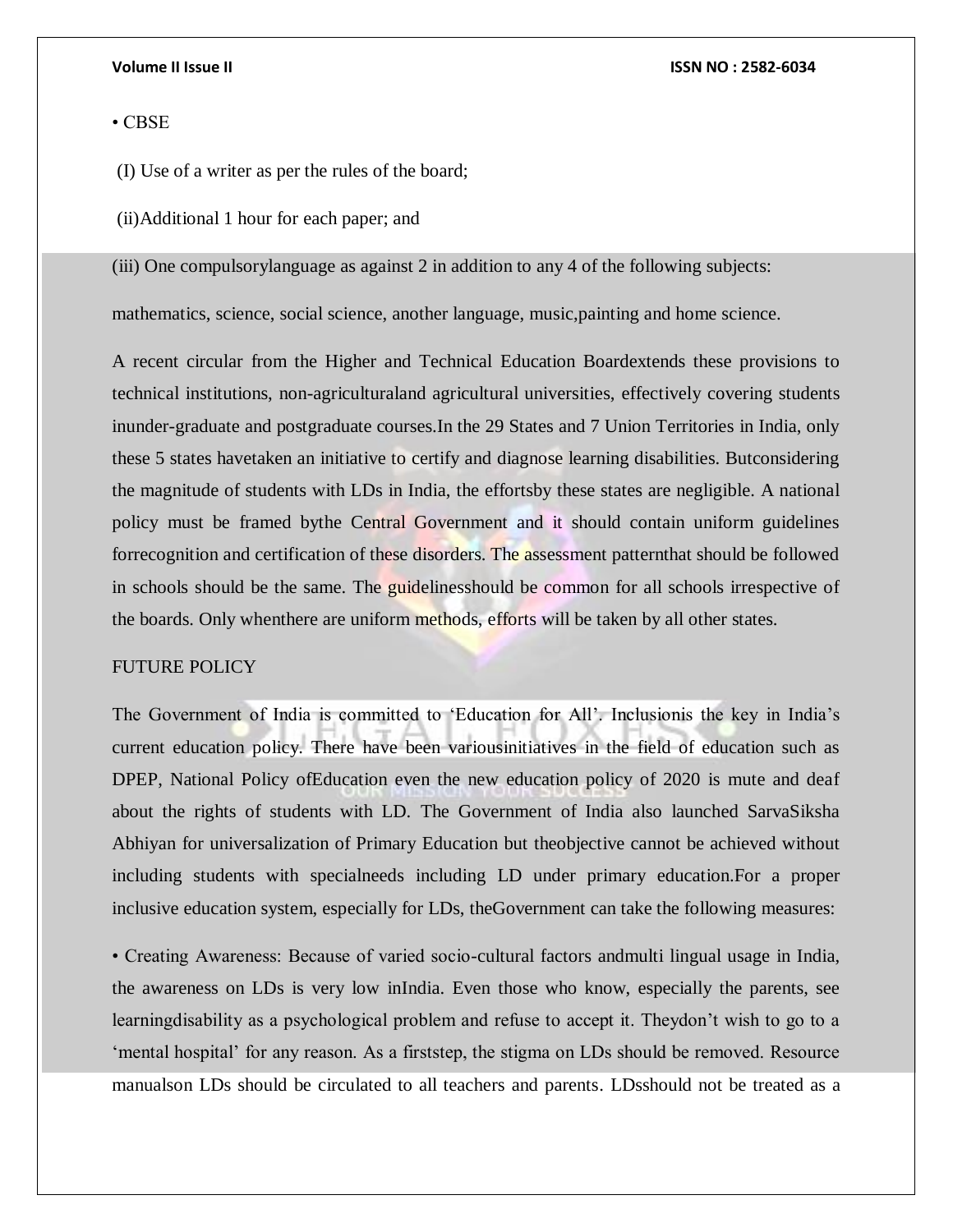psychological issue. It is a defect in theinformation processing ability in the child. The resource manualshould contain the steps for early recognition of LDs.

- $\checkmark$  There is a need to form a unified policy to regulate the current gaps relating to the children with LD. India is a nation where education for all exists as a fundamental right and a certain portion of students are often ignored, bullied and dropped out from basic education through such learning disabilities which lack awareness and proper regulation.
- $\checkmark$  There is a need to set up committees regulating to LD by respective education councils proper teaching guidelines should be delivered to teachers and educators which will help to identify students with learning disabilities, assessing the kind of disability the measures should be uniform for all States andboards. The commission will also look into the implementationof the guidelines and has the authority to provide incentives forinstitutions for better inclusion of these students. Studies have shown that as many as 33% of students with SLDs are gifted. It is interesting to note that manysuccessful people like Walt Disney, Albert Einstein, and WinstonChurchill etc., had SLDs. Therefore, with proper recognition,intervention and hard work these

students can succeed

 Special schools can also be set up by the variousState Governments that cater to the special needs of the studentswith learning difficulties. Special education with special teachingmethods and a student – teacher ratio of 3:1 can be provided togive individual attention to these students

#### **CONCLUSION**

Education is the most potent mechanism for the advancement of human beings. It enlarges, enriches and improves the individual's image of the future. A man without education is no more